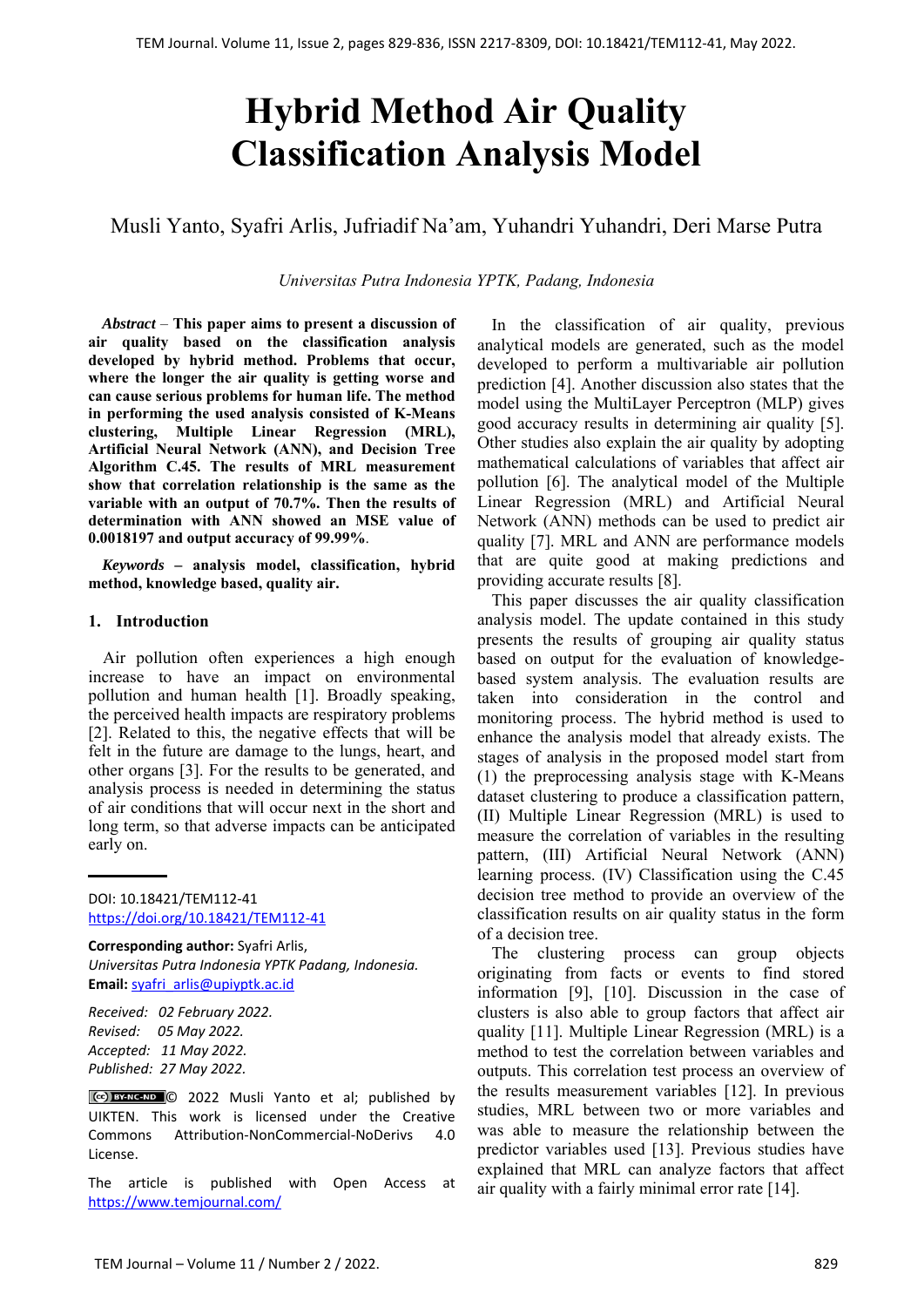The ANN is a supervised learning method used in solving problems with optimal solutions [15]. It can do learning to provide a form of knowledge-based evaluation [16]. In other cases, the ANN is used to identify based on network variables and models [17]. In the same case, the ANN has shown significant and superior results in determining air quality [18]. C.45 is an algorithm in the Decision Tree data mining method used in the making form of patterns that contain information and knowledge [19]. This algorithm is a process used to convert facts into information [20]. The C.45 algorithm is used to find new knowledge [21].

From the explanation above, this paper presents a good concept and analysis model from the previous model. This study also presents another update, namely a new analytical model in the classification of air quality status. The working representation of this model is seen based on the output of the data

mining clustering process forming a classification pattern. After that, the MRL will be used to test the accuracy of the pattern in the given correlation relationship. The hybrid method in the classification analysis model provides precise and accurate results of air quality status. The purpose of this paper is to present the concept of a more structured classification analysis model on the status of air quality and to be taken into consideration in decision making. So that the developed model will answer all the doubts of the previous model.

# **2. Research Method**

The classification analysis model that is carried out in the process of determining air quality with this hybrid method provides a structured form of analysis in determining air quality. The following analysis model can be seen in Figure 1.



*Figure 1. Air quality qnalysis model* 

Figure 1. above describes the analysis model that will be carried out in determining air quality. The following steps are carried out:

- 1. The data analysis stage is the stage in determining the variables that affect air quality.
- 2. Stages of clusters with data mining methods. The preprocessing analysis stage. The clustering process will use the K-means algorithm.
- 3. Stages of variable correlation test using MRL. This stage aims to test the relationship level of the previously generated rule pattern variables. The output obtained provides the measurement results of the variables used in determining the status of air quality.
- 4. Stages of ANN learning. This stage will carry out the training and testing process on the previously formed rule pattern. The initial process starts from the formation of the network architecture to arrive at the final process by classifying air quality status. The output results given will be measured by the percentage level of accuracy, sensitivity, and the resulting error value.
- 5. The final stage in the classification analysis model uses the decision tree algorithm C.45 method. The results given from this process provide an overview of the air quality status rules in the form of a decision tree.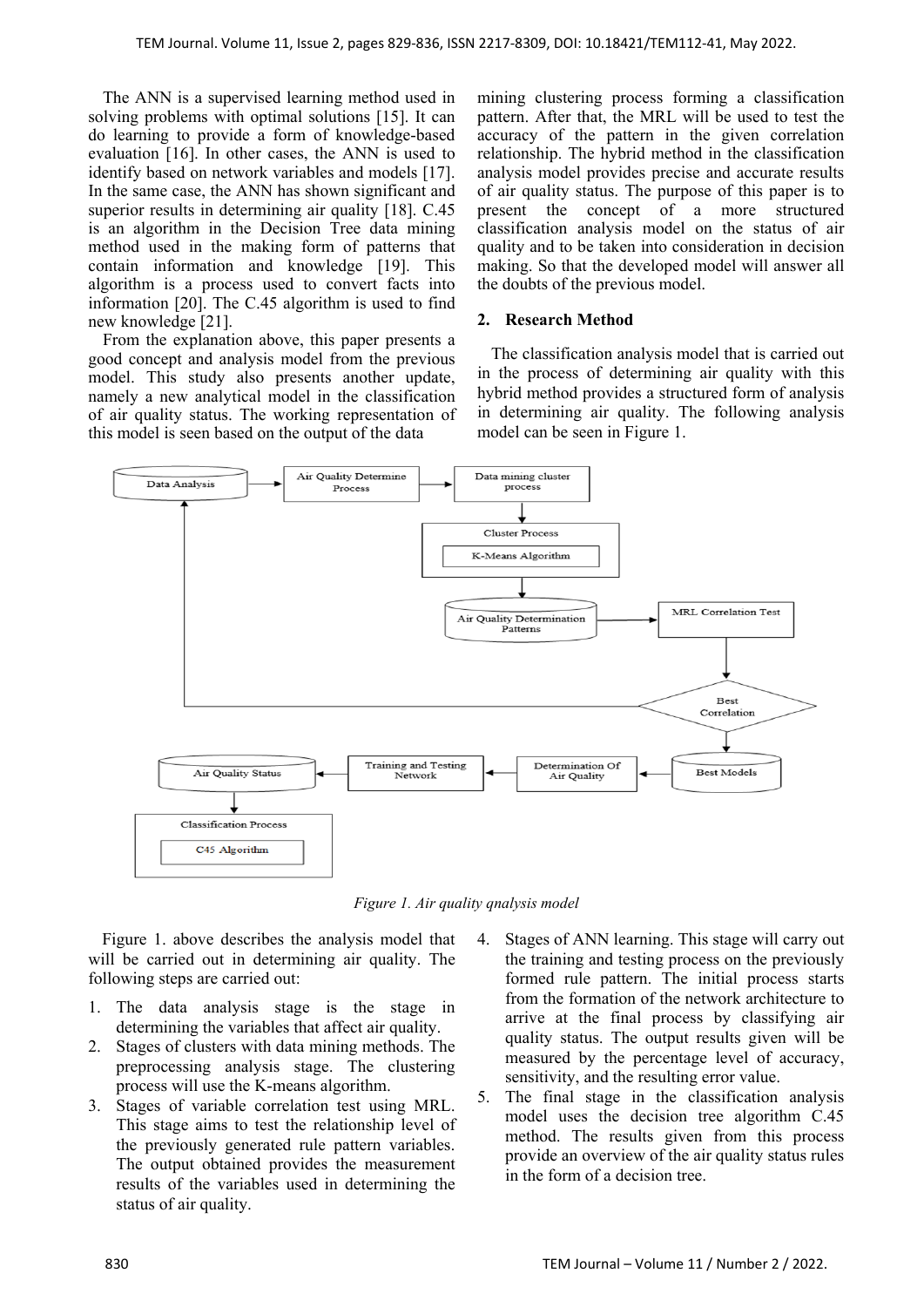#### *K-Means cluster*

A cluster process is an approach that is widely used in data mining [22]. The purpose of the K-Means method is to use grouping by mining data to generate information [23]. The K-means is used to analyze air quality status data. Cluster analysis begins by determining the number of clusters (C1, C2, C3, and C4). After the number of clusters is determined, the process of calculating the distance from the cluster can be continued by using Formula 1 [24]:

$$
D_e = \sqrt{(M_{ix} - C_{ix})^2 + (M_{iy} - C_{iy})^2}
$$
 (1)

Where:

 $D_e$  = Euclidean Distance  $M_{ix}$ ,  $M_{iy}$  = Data Object Coordinates  $C_{ix}$ ,  $C_{iy}$  = Centroid Coordinate Center

#### *Multiple Regression Linear (MRL)*

The Multiple Regression Linear (MRL) method is used to measure the level of relationship between variables [25]. The MRL in principle performs a knowledge-based evaluation based on the correlation between variables [26]. The equations in the MRL can be seen in Formulas 2 & 3 [27]:

$$
E(Y|X=x_1, X2=x_2...X_m, x_m)=\beta_0+\beta_1x_1+....+\beta_mx_m)
$$
 (2)

$$
Y = \beta_0 + \beta_1 x_1 + \dots + \beta_m x_m + \varepsilon, E\varepsilon = 0, D\varepsilon = DY = \alpha^2
$$
 (3)

#### *Arificial Neural Network (ANN)*

The air quality classification process uses ANN, the approach used is backpropagation. The approach is in the form of a series of feedforward processes or

*Table 1. Air quality satus classification pattern* 

is called reverse inference [28]. Learning is applied to mathematical calculation models and acceptable logic to produce decisions [29]. The network architecture pattern that is built consists of an input layer, a hidden layer, and an output layer [30]. This process aims to produce an optimal network by learning variations of the number of hidden layers [31].

#### *Method Decision Tree*

The Decision Tree method is a concept that performs the classification process with the results of the decision tree as the output [32]. The output of this method forms a series of trees and is widely used in describing information [33]. A decision tree has nodes. Each node represents a decision based on the attributes or variables of the dataset. In each of them, there will be a label and a value from the range of attribute values [34].

#### **3. Results and Discussions**

#### *Analysis Cluster K-means*

In the analysis air quality status classification, the variables used include: (X1) Ozone (O3), (X2) Carbon Monoxide (CO), (X3) Air Particles (PM10), (X4) Nitrogen Dioxide (NO2), (X5) Sulfur Dioxide (SO2), and (X6) Air Pollution Standard Index (ISPU). This variable is found from data on air content conditions in the Padang City area, West Sumatra Province, Indonesia, which occurs for 1 year. The results of the sample K-means cluster analysis process can be seen in Table 1.

| X1     | X2     | X3    | <u>X4</u> | X5       | Х6     | v           | X1           | <u>X2</u> | X3     | X4   | X5       | X6   |                  |
|--------|--------|-------|-----------|----------|--------|-------------|--------------|-----------|--------|------|----------|------|------------------|
| 58.89  | 22.284 | 166.5 | 14.1      | $\theta$ | 54     | Medium      | 46.2         | 0.573     | 271.2  | 9    | 0.082    | 46.2 | Dangerous        |
| 78.96  | 23.947 | 148.6 | 17.2      | $\theta$ | 64.48  | Medium      | 51.2         | 0.576     | 221.7  | 10.5 | 0.065    | 50.6 | Dangerous        |
| 82.46  | 22.617 | 112.7 | 17.7      | $\Omega$ | 66.23  | Medium      | 59.4         | 0.516     | 551.5  | 10.4 | 0.079    | 54.7 | Healthy          |
| 55.63  | 23.501 | 96.4  | 14        | $\theta$ | 52.83  | Medium      | 94.7         | 0.531     | 671.8  | 17.2 | 0.07     | 72.4 | Healthy          |
| 38.4   | 22.428 | 115.5 | 13.5      | $\theta$ | 38.4   | Medium      | 100.9        | 0.558     | 414.5  | 18.6 | 0.028    | 75.5 | Healthy          |
| 35.69  | 24.171 | 81.1  | 12.8      | $\theta$ | 35.69  | Medium      | 44.7         | 0.54      | 245.2  | 7.7  | 0.054    | 44.7 | Dangerous        |
| 72.38  | 25.639 | 137.1 | 18.2      | $\theta$ | 61.23  | Medium      | 9.6          | 0.544     | 368.2  | 9.1  | 0.04     | 9.6  | Dangerous        |
| 77.46  | 20.705 | 279.4 | 17.4      | $\Omega$ | 63.73  | Not Healthy | 34.7         | 0.551     | 376.6  | 11.3 | 0.062    | 34.7 | Dangerous        |
| 70.25  | 20.473 | 254   | 14.9      | $\theta$ | 60.1   | Not Healthy | 55.7         | 0.52      | 254.8  | 18.8 | $\theta$ | 52.9 | Dangerous        |
| 57.12  | 22.962 | 264.1 | 11.1      | 0.037    | 53.56  | Not Healthy | 22.8         | 0.516     | 281.9  | 9.3  | 0.075    | 22.8 | Dangerous        |
| 103.46 | 18.437 | 228.2 | 13.4      | 0.085    | 76.73  | Not Healthy | 34           | 0.545     | 289.6  | 8.6  | 0.052    | 34   | Dangerous        |
| 159.21 | 24.355 | 242.7 | 24.7      | 0.03     | 105    | Not Healthy | 59.4         | 0.766     | 317.7  | 14.1 | 0.054    | 54.7 | Dangerous        |
| 275.21 | 22.266 | 247.4 | 34.8      | $\theta$ | 225.21 | Dangerous   | 63.3         | 0.82      | 314.7  | 19   | $\theta$ | 56.7 | Dangerous        |
| 73.75  | 0.5693 | 221.3 | 19.8      | 0.013    | 61.88  | Dangerous   | 45.2         | 0.844     | 329.2  | 9.1  | 0.041    | 45.2 | Dangerous        |
| 41.04  | 0.6157 | 147.6 | 9.3       | 0.04     | 41.04  | Medium      | 39.9         | 0.761     | 227.9  | 10.4 | 0.053    | 39.9 | Dangerous        |
| 41.92  | 0.5986 | 133.3 | 9.5       | 0.084    | 41.92  | Medium      | 11.7         | 0.856     | 236.2  | 14.1 | $\theta$ | 11.7 | Dangerous        |
| 54.04  | 0.5719 | 116.6 | 13.1      | 0.082    | 52.05  | Medium      | 21.2         | 0.933     | 260.5  | 10.2 | 0.041    | 21.2 | Dangerous        |
| 60.25  | 0.5241 | 106.7 | 11.3      | 0.069    | 55.1   | Medium      | 20.5         | 0.91      | 226.4  | 10   | 0.081    | 20.5 | Dangerous        |
| 46.83  | 0.5521 | 122.5 | 6         | 0.099    | 46.83  | Medium      | 22.3         | 0.837     | 180.1  | 10.5 | 0.054    | 22.3 | Not Healthy      |
| 33.58  | 0.6013 | 246   | 9.7       | 0.102    | 33.58  | Dangerous   | <u> 16.5</u> | 0.838     | 302.67 | 10.2 | 0.037    | 16.5 | <b>Dangerous</b> |

Table 1. above, shows that the clustering process forms a classification pattern of air quality. The visualization of

the results of the clusterization of air quality status can be seen in Figure 2.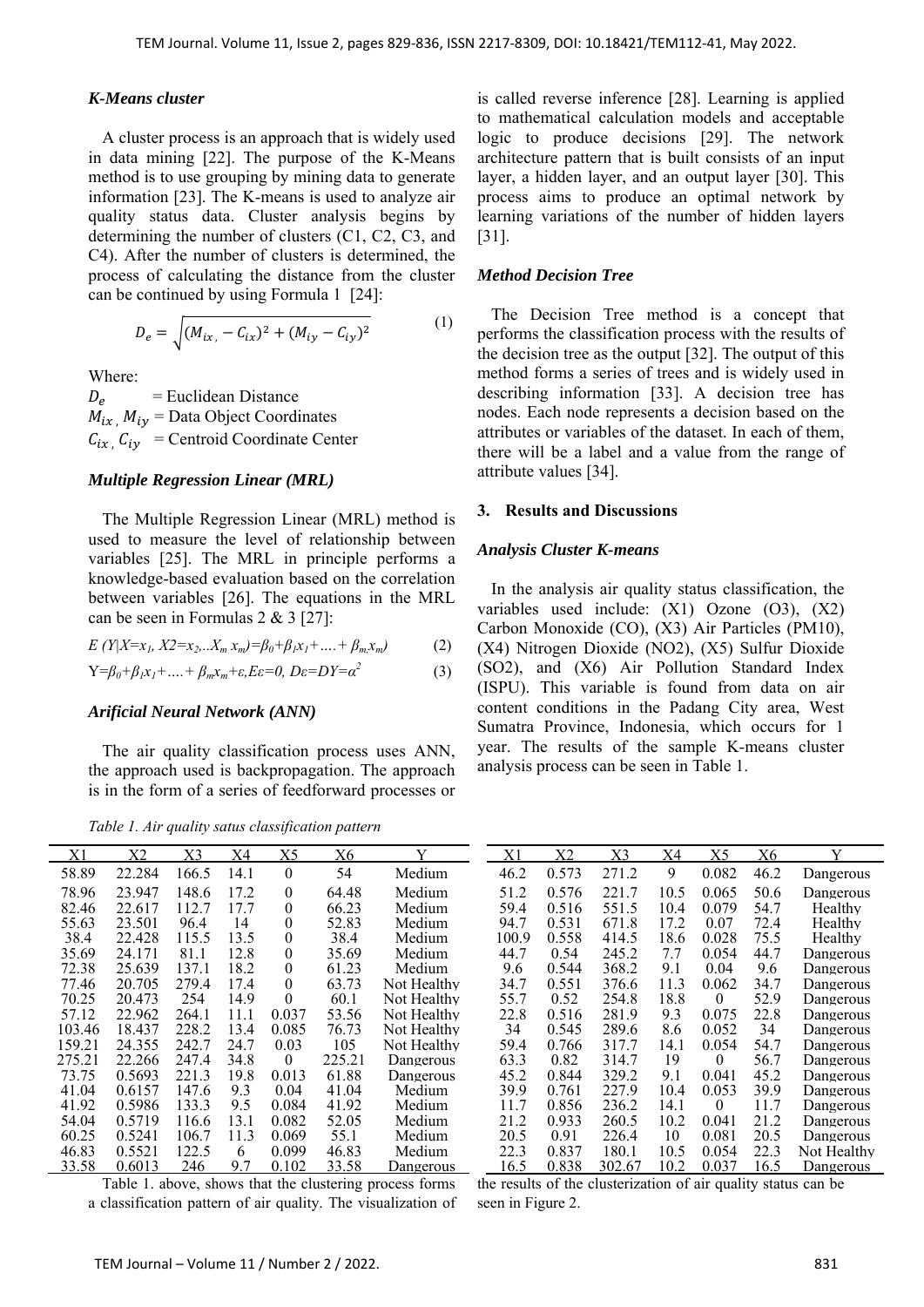| X: ISPU (Num)                                                                                                                                                                                                                                                                                                                     |                                                                                                                                                                                                                                                                                                                                                                                                        |             | $\sim$  | Y: Cluster (Nom) |                                                                                                                                                 |  |  |  |
|-----------------------------------------------------------------------------------------------------------------------------------------------------------------------------------------------------------------------------------------------------------------------------------------------------------------------------------|--------------------------------------------------------------------------------------------------------------------------------------------------------------------------------------------------------------------------------------------------------------------------------------------------------------------------------------------------------------------------------------------------------|-------------|---------|------------------|-------------------------------------------------------------------------------------------------------------------------------------------------|--|--|--|
| Colour: Cluster (Nom)                                                                                                                                                                                                                                                                                                             |                                                                                                                                                                                                                                                                                                                                                                                                        |             | $\sim$  | Select Instance  | $\sim$                                                                                                                                          |  |  |  |
| Reset                                                                                                                                                                                                                                                                                                                             | Clear                                                                                                                                                                                                                                                                                                                                                                                                  | Open        | Save    | <b>Jitter</b>    |                                                                                                                                                 |  |  |  |
| Plot: Data Awal1_clustered                                                                                                                                                                                                                                                                                                        |                                                                                                                                                                                                                                                                                                                                                                                                        |             |         |                  |                                                                                                                                                 |  |  |  |
| $\sigma$<br>$\mathbf 1$<br>$\mathbf{u}$<br>$\equiv$<br>t<br>$^{0}$<br>$x_1$<br>×<br>3u<br>$\mathcal{D}$ .<br>$\frac{\tau}{\sigma}$<br>$\frac{1}{2}$<br>$\,$<br>$\mathbf{L}$<br>$\mathbf{u}$<br>$\overline{1}$<br>t<br>$\sigma$ $\sim$<br>$x_1$<br>1u<br>$\Rightarrow$<br>t<br>$\circ$<br>$\overline{\phantom{a}}$<br>$\mathbf{r}$ | <b>RCM</b><br>×<br>$\sum_{i=1}^{n} \frac{1}{n} \sum_{i=1}^{n} \frac{1}{n} \sum_{i=1}^{n} \frac{1}{n} \sum_{i=1}^{n} \frac{1}{n} \sum_{i=1}^{n} \frac{1}{n} \sum_{i=1}^{n} \frac{1}{n} \sum_{i=1}^{n} \frac{1}{n} \sum_{i=1}^{n} \frac{1}{n} \sum_{i=1}^{n} \frac{1}{n} \sum_{i=1}^{n} \frac{1}{n} \sum_{i=1}^{n} \frac{1}{n} \sum_{i=1}^{n} \frac{1}{n} \sum_{i=1}^{n} \frac{1}{n$<br>$x^{\mathbf{x}}$ | ×<br>×<br>× | ×       | $\mathbf{x}$     | ∽<br><br>- 57<br>$\mathcal{E}_{\mathcal{E}}(x)$ , $\mathcal{E}_{\mathcal{E}}(x)$<br>t.<br>Page.<br>1.7837<br>$\mathbf{x}$<br>$\mathbf{v}$<br>÷. |  |  |  |
| $\frac{0}{0}$                                                                                                                                                                                                                                                                                                                     |                                                                                                                                                                                                                                                                                                                                                                                                        |             | 112.605 | 225.21           | $\checkmark$                                                                                                                                    |  |  |  |

*Figure 2. Visualization of air quality status clustering* 

Figure 2. explains that the cluster results consist of C1 = Heathy by  $16\%$ , C2 = Not Healthy by  $18\%$ , C3 = Medium by 30% and C4 = Dangerous by 36%. From the results of this cluster analysis, it can be concluded that based on the average of the dataset used, the air quality is in Dangerous status. To be able to see the relationship between variables and the output of air quality status, the analysis process is continued in the analysis process using MRL.

#### *Analysis MRL*

In this MRL analysis, the process will start from testing the level of the relationship between variables in determining air quality. The process of regression can be used in measuring the relationship between predictor variables [35]. In its implementation, the MRL can model the independent variable  $(X)$  and the dependent variable (Y) [36]. This process can be used as a parameter to see the relationship based on the factors that affect the results [37]. The MRL process for the Coefficient of Determination Test that has been carried out can be seen in Table 2.

*Table 2. Results of the Coefficient of Determination* 

| Model Summary                                          |                  |          |            |            |  |  |  |  |
|--------------------------------------------------------|------------------|----------|------------|------------|--|--|--|--|
| Model                                                  |                  | R Square | Adjusted R | Std. Error |  |  |  |  |
|                                                        | 707 <sup>a</sup> | .500     | .440       | .40044     |  |  |  |  |
| a. Predictors: (Constant), ISPU, NO, CO, O3, SO2, PM10 |                  |          |            |            |  |  |  |  |

Table 2. above shows that the results of the measurement of the relationship between the variable and the dependent result produce a result of 70.7%. These results are sufficient to prove that the variables used can affect air quality. To re-test the analysis produced on the results of the determination test contained in Table.2, the correlation test was carried out to see the relationship between the variables and the air quality status. The results of the correlation test can be seen in Table 3.

*Table 3. Variable correlation test results* 

|                | Correlations    |                          |          |                 |          |                |          |              |  |  |
|----------------|-----------------|--------------------------|----------|-----------------|----------|----------------|----------|--------------|--|--|
|                |                 | <b>Control Variables</b> | PM10     | SO <sub>2</sub> | $\rm CO$ | O <sub>3</sub> | NO       | <b>ISPU</b>  |  |  |
|                |                 | Correlation              | 1,000    | 0,654           | $-0,179$ | 0,562          | $-0,251$ | 0,815        |  |  |
|                | PM10            | Significance (2-tailed)  |          | 0,000           | 0,172    | 0,000          | 0,053    | 0,000        |  |  |
|                |                 | df                       | $\Omega$ | 58              | 58       | 58             | 58       | 58           |  |  |
|                |                 | Correlation              | 0,654    | 1,000           | $-0,272$ | 0,302          | $-0,532$ | 0,540        |  |  |
|                | SO <sub>2</sub> | Significance (2-tailed)  | 0,000    |                 | 0,036    | 0,019          | 0,000    | 0,000        |  |  |
|                |                 | df                       | 58       | $\Omega$        | 58       | 58             | 58       | 58           |  |  |
|                |                 | Correlation              | $-0,179$ | $-0,272$        | 1,000    | $-0,035$       | 0,066    | $-0,159$     |  |  |
| <b>Status</b>  | $\rm CO$        | Significance (2-tailed)  | 0,172    | 0,036           |          | 0,793          | 0,619    | 0,003        |  |  |
|                |                 | df                       | 58       | 58              | $\Omega$ | 58             | 58       | 58           |  |  |
| Quality<br>Air |                 | Correlation              | 0,562    | 0,302           | $-0,035$ | 1.000          | $-0,435$ | 0,402        |  |  |
|                | O <sub>3</sub>  | Significance (2-tailed)  | 0,000    | 0,019           | 0,793    |                | 0,001    | 0,005        |  |  |
|                |                 | df                       | 58       | 58              | 58       | $\theta$       | 58       | 58           |  |  |
|                |                 | Correlation              | $-0,251$ | $-0,532$        | 0,066    | $-0,435$       | 1,000    | $-0,196$     |  |  |
|                | N <sub>O</sub>  | Significance (2-tailed)  | 0,053    | 0,000           | 0,619    | 0,001          |          | 0,002        |  |  |
|                |                 | df                       | 58       | 58              | 58       | 58             | $\Omega$ | 58           |  |  |
|                |                 | Correlation              | 0,815    | 0,540           | $-0,159$ | 0,402          | $-0,196$ | 1,000        |  |  |
|                | <b>ISPU</b>     | Significance (2-tailed)  | 0,000    | 0,000           | 0,003    | 0,005          | 0,002    |              |  |  |
|                |                 | df                       | 58       | 58              | 58       | 58             | 58       | $\mathbf{0}$ |  |  |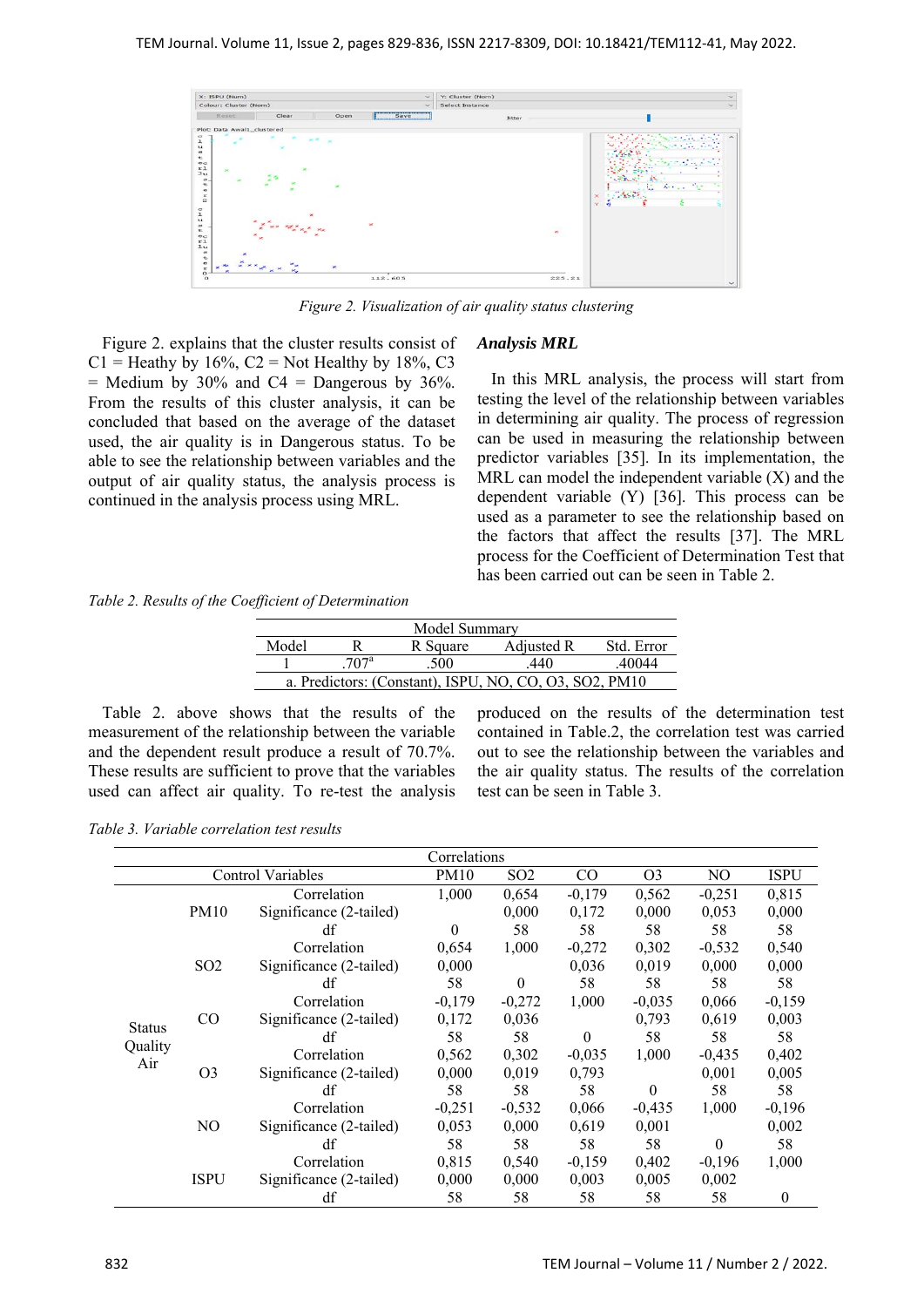Table 3. explains that the relationship between each variable has shown good results with air quality status. This can be seen from the significant value which states less than 0.005. PM10 variable obtained a significant value of 0.000 < 0.005, SO2 variable of  $0.000 < 0.005$ , CO variable of  $0.003 < 0.005$ , NO variable of  $0.002 \le 0.005$  and ISPU variable of  $0.004$  $\leq$  0.005. This is in line with research conducted [38], which states that NO, CO, and SO2 are related to air pollution. Later in the same study it is also explained that PM10 and SO2 have a good relationship in influencing air quality [39]. In another paper it is also stated that the element of NO compounds can also affect air quality [40]. In the research that has been done, it is explained that CO has a significant level of coefficient on the level of air quality [41]. In this case, the MRL analysis can describe the relationship between variables and gives good enough results to test the pattern generated in the previous analysis process so that it can be used in the process of determining air quality. In the analysis that is also carried out in conducting the F-test in Table 4.

| ANOVA <sup>a</sup> |                                    |                                                        |    |             |       |                   |  |  |  |
|--------------------|------------------------------------|--------------------------------------------------------|----|-------------|-------|-------------------|--|--|--|
|                    | Model                              | Sum of Squares                                         | df | Mean Square | F     | Sig.              |  |  |  |
|                    | Regression                         | 8.017                                                  |    | 1.336       | 8.333 | .000 <sup>k</sup> |  |  |  |
|                    | Residual                           | 8.018                                                  | 50 | .160        |       |                   |  |  |  |
|                    | Total                              | 16.035                                                 | 56 |             |       |                   |  |  |  |
|                    | a. Dependent Variable: Quality Air |                                                        |    |             |       |                   |  |  |  |
|                    |                                    | b. Predictors: (Constant), ISPU, NO, CO, O3, SO2, PM10 |    |             |       |                   |  |  |  |

Table 4. illustrates that the F-test results give a significant result of 0.000 which is lower than 5%. This indicates that the variables that have been used together can be used in determining air quality. After the MRL analysis process is carried out, this identification pattern can be continued in the learning process in classifying air quality.

### *ANN machine learning*

The resulting ANN learning process gives good results in analyzing the classification of air quality status. The results are given with an MSE value of 0.000333 and an accuracy rate of 99.99%. In addition, the performance value is 0.0009997 and the MAPE value is 0.000544048. The process of analyzing the status air quality that has been carried out can be seen in Figure 3.



*Figure 3. ANN Learning Outcomes* 

In Figure 3. It can be seen that the ANN learning output graph presents quite good results. The testing process for the classification pattern gives quite good results based on the MSE graph which has a value of 0.0018197. While the resulting validity value is 98.464%. The classification process is continuing in the decision tree analysis process to see the pattern that will be described in a decision tree in the case of air quality.

#### *Classification of Decision Tree*

The pattern obtained will be re-analyzed by comparing the results of the cluster carried out using the C.45 approach. This process is able to describe the relationship of the grouping to the data used. The results obtained are able to provide the same results with the aim of classifying the data [42]. In this case, the C.45 method also gives results in the form of a decision tree from the formed pattern [43]. In the process carried out using the C.45 approach, the decision tree is found in Figure 4.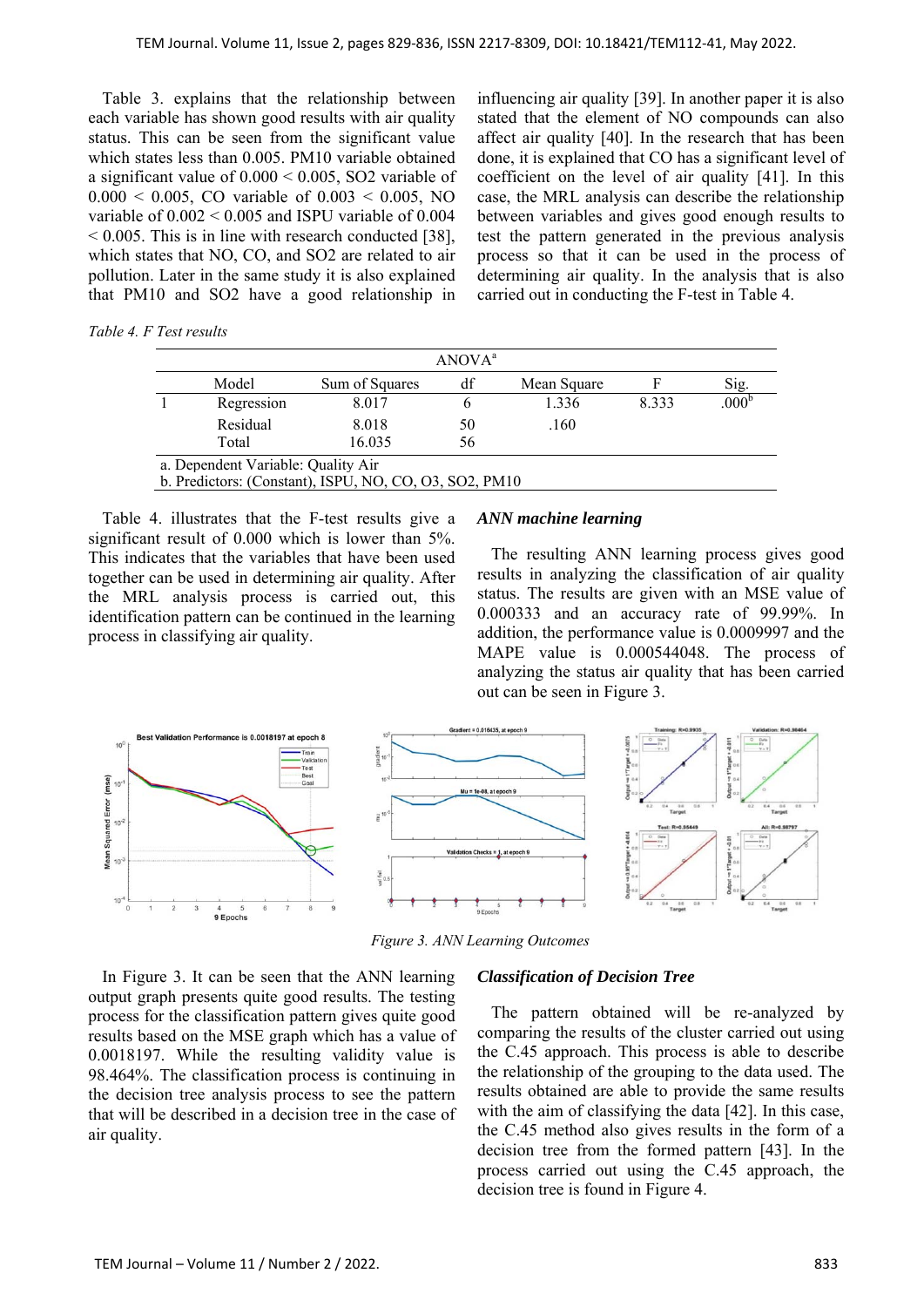

*Figure 4. Decision Tree results* 

Figure 4. explains that the decision tree generated by the decision tree algorithm C.45 can describe the pattern of air quality status. In the picture, it can be seen that the notes and knots used are derived from the patterns obtained previously. This form of decision tree description can be used for controlling and monitoring the development of air quality status.

# **4. Conclusion**

The analysis that has been carried out using the hybrid method approach provides a structured and systematic analysis model in the process of determining air quality. The proposed method can optimize the classification analysis process previously seen from the presented process. The given results also have a fairly good level of accuracy so that they can provide precise and accurate output. The application of the data mining clustering process can group data to form a classification pattern. The MRL analysis developed plays an important role in measuring the accuracy of the variables as well as the correlation with the output which is quite significant. ANN learning on the classification analysis model can be applied to train and test networks using backpropagation algorithms. The results given are quite precise in providing output in determining air quality. In this

case, based on the output obtained, it is explained that the research objective is to produce a much better form of the classification analysis process. The results given are used as consideration for decision making.

# **References**

- [1]. Adigun, O., & Kosko, B. (2020). Bidirectional Backpropagation. *Ieee Transactions on Systems, Man, and Cybernetics: Systems*, *50*(5). https://doi.org/10.1109/Tsmc.2019.2916096
- [2]. Albergaria, J. T., Martins, F. G., Alvim-Ferraz, M. D. C. M., & Delerue-Matos, C. (2014). Multiple linear regression and artificial neural networks to predict time and efficiency of soil vapor extraction. *Water, Air, & Soil Pollution*, *225*(8), 1-9.

https://doi.org/10.1007/S11270-014-2058-Y

- [3]. Bernstein, J. A., & Levy, M. L. (Eds.). (2014). *Clinical Asthma: Theory and Practice*. CRC Press. https://doi.org/10.1201/b16468
- [4]. Alimissis, A., Philippopoulos, K., Tzanis, C. G., & Deligiorgi, D. (2018). Spatial estimation of urban air pollution with the use of artificial neural network models. *Atmospheric environment*, *191*, 205-213. https://doi.org/10.1016/J.Atmosenv.2018.07.058
- [5]. Allahyari, E. (2019). Predicting elderly depression: An artificial neural network model. *Iran. J. Psychiatry Behav. Sci*, *13*, 398497. https://doi.org/10.5812/Ijpbs.98497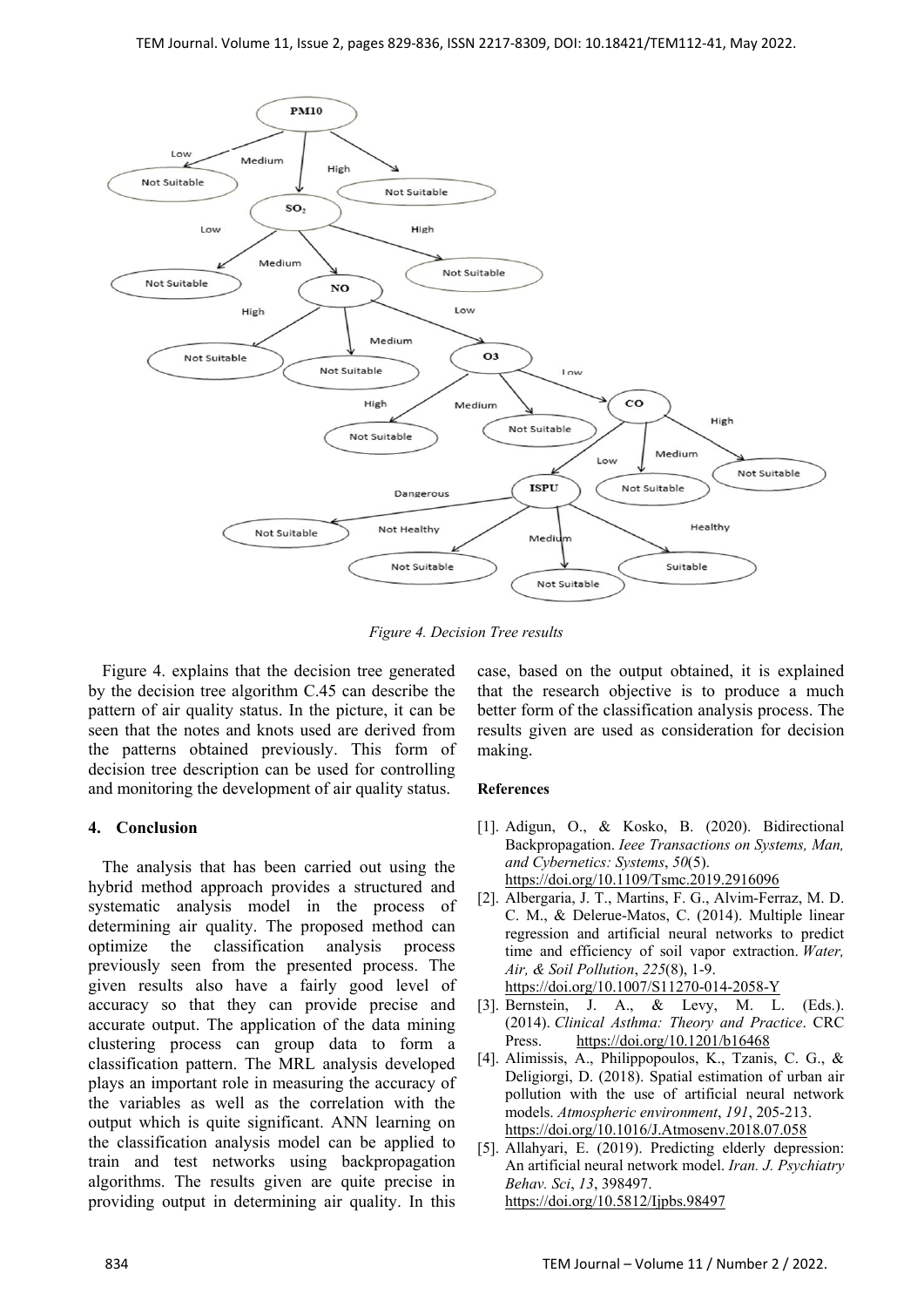- [6]. Charbuty, B., & Abdulazeez, A. (2021). Classification based on decision tree algorithm for machine learning. *Journal of Applied Science and Technology Trends*, *2*(01), 20-28. https://doi.org/10.38094/jastt20165.
- [7]. Chen, B., Zhu, G., Ji, M., Yu, Y., Zhao, J., & Liu, W. (2020). Air Quality Prediction Based on Kohonen Clustering and ReliefF Feature Selection. *Cmc-Computers Materials & Continua*, *64*(2), 1039-1049. https://doi.org/10.32604/Cmc.2020.010583
- [8]. Chu, B., Ma, Q., Liu, J., Ma, J., Zhang, P., Chen, T., ... & He, H. (2020). Air Pollutant Correlations in China: Secondary Air Pollutant Responses to NO x and SO2 Control. *Environmental Science & Technology Letters*, *7*(10), 695-700. https://doi.org/10.1021/Acs.Estlett.0c00403
- [9]. Dai, W., & Ji, W. (2014). A mapreduce implementation of C4. 5 decision tree algorithm. *International journal of database theory and application*, *7*(1), 49-60. https://doi.org/10.14257/ijdta.2014.7.1.05.
- [10]. Damanik, I. S., Windarto, A. P., Wanto, A., Andani, S. R., & Saputra, W. (2019, August). Decision tree optimization in C4. 5 algorithm using genetic algorithm. In *Journal of Physics: Conference Series* (Vol. 1255, No. 1, p. 012012). IOP Publishing. https://doi.org/10.1088/1742-6596/1255/1/012012.
- [11]. Deshmukh, M. A., & Gulhane, R. A. (2016). Importance of Clustering in Data Mining. International Journal of Scientific & Engineering Research, 7(2), 247–251.
- [12]. Fang, C., Liu, H., Li, G., Sun, D., & Miao, Z. (2015). Estimating the impact of urbanization on air quality in China using spatial regression models. *Sustainability*, *7*(11), 15570-15592. https://doi.org/10.3390/Su71115570
- [13]. Gavrilescu, M. (2016). Theoretical predictive air quality models. *The Quality of Air*, 97-116. https://doi.org/10.1016/Bs.Coac.2016.03.019
- [14]. Gupta, B. C., Guttman, I., & Jayalath, K. P. (2020). Multiple Linear Regression Analysis. In Statistics And Probability With Applications For Engineers And Scientists Using Minitab, R And Jmp (Pp. 693– 756). https://doi.org/10.1002/9781119516651.Ch16
- [15]. Hecht-Nielsen, R. (1992). Theory Of The Backpropagation Neural Network\*\*Based On "Nonindent" By Robert Hecht-Nielsen, Which Appeared In Proceedings Of The International Joint Conference On Neural Networks 1, 593–611, June 1989. © 1989 Ieee. In Neural Networks For Perception (Pp. 65–93).
- https://doi.org/10.1016/B978-0-12-741252-8.50010-8
- [16]. Hedar, A. R., Ibrahim, A. M. M., Abdel-Hakim, A. E., & Sewisy, A. A. (2018). K-means cloning: adaptive spherical k-means clustering. *Algorithms*, *11*(10), 151. https://doi.org/10.3390/A11100151
- [17]. Hope, T. M. (2019). Linear regression. *Machine Learning: Methods and Applications to Brain Disorders*, 67. https://doi.org/10.1016/B978-0-12-815739-8.00004-3
- [18]. Katrina, W., Damanik, H. J., Parhusip, F., Hartama, D., Windarto, A. P., & Wanto, A. (2019, August). C. 45 Classification Rules Model for Determining Students Level of Understanding of the Subject. In *Journal of Physics: Conference Series* (Vol. 1255, No. 1, p. 012005). IOP Publishing.
	- https://doi.org/10.1088/1742-6596/1255/1/012005
- [19]. Kotu, V., & Deshpande, B. (2015). Clustering. In Predictive Analytics And Data Mining (Pp. 217–255). https://doi.org/10.1016/B978-0-12-801460-8.00007-0
- [20]. Lee, S. H., McKeen, S. A., & Sailor, D. J. (2014). A regression approach for estimation of anthropogenic heat flux based on a bottom-up air pollutant emission database. *Atmospheric Environment*, *95*, 629-633. https://doi.org/10.1016/J.Atmosenv.2014.07.009
- [21]. Li, Z., Chen, G., & Li, Q. (2021, March). Model to Predict Wartime Equipment Waste Based on Multiple Regression Analysis. In *Journal of Physics: Conference Series* (Vol. 1802, No. 4, p. 042044). IOP Publishing.

https://doi.org/10.1088/1742-6596/1802/4/042044.

- [22]. Maheshwari, K., & Lamba, S. (2019, September). Air quality prediction using supervised regression model. In *2019 International Conference on Issues and Challenges in Intelligent Computing Techniques (ICICT)* (Vol. 1, pp. 1-7). IEEE.
	- https://doi.org/10.1109/Icict46931.2019.8977694
- [23]. Hafez, S. M. (2018). Utilization of Artificial Neural Networks in Managing and Planning of Urban Projects. IEREK press. https://doi.org/10.21625/Archive.V2i1.232
- [24]. Mustafidah, H., & Suwarsito, S. (2016). Testing Design of Neural Network Parameters in Optimization Training Algorithm. In *International Conference of Result and Community Services, 6th August 2016* (pp. 139-146).
- [25]. Nagy, G., Kovács, R., Szőke, S., Bökfi, K., Gurgenidze, T., & Sahbeni, G. (2020). Characteristics of pollutants and their correlation to meteorological conditions in Hungary applying regression analysis. *Időjárás/Quarterly Journal of the Hungarian Meteorological Service*, *124*(1), 113-127. https://doi.org/10.28974/Idojaras.2020.1.6
- [26]. Okwu, M. O., & Tartibu, L. K. (2021). Artificial neural network. In *Metaheuristic Optimization: Nature-Inspired Algorithms Swarm and Computational Intelligence, Theory and Applications* (pp. 133-145). Springer, Cham. https://doi.org/10.1007/978-3-030-61111-8\_14
- [27]. Patel, H. H., & Prajapati, P. (2018). Study and analysis of decision tree based classification algorithms. *International Journal of Computer Sciences and Engineering*, *6*(10), 74-78. https://doi.org/10.26438/ijcse/v6i10.7478.
- [28]. Zhang, P., Dong, G., Sun, B., Zhang, L., Chen, X., Ma, N., ... & Chen, J. (2011). Long-term exposure to ambient air pollution and mortality due to cardiovascular disease and cerebrovascular disease in Shenyang, China. *PloS one*, *6*(6), e20827. doi: 10.1371/journal.pone.0020827.